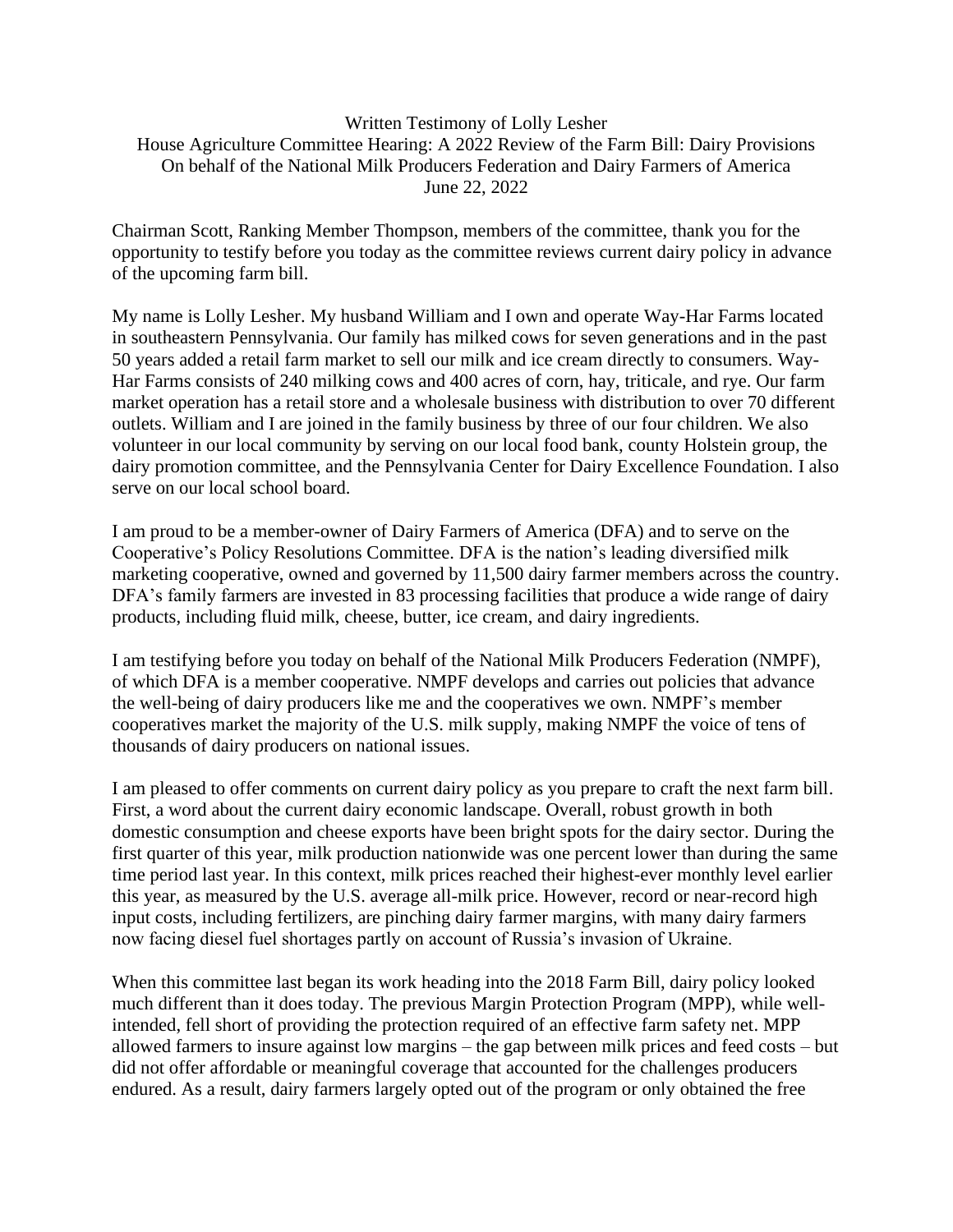catastrophic coverage. Further, unlike our counterparts who grow crops, dairy farmers did not have access to the risk management options that can help farmers meet their customized needs.

Dairy farmers are grateful for the work this committee did to reform the dairy safety net in both the 2018 Farm Bill and the Bipartisan Budget Act of 2018. As a Pennsylvania producer, I am particularly grateful to you, Ranking Member Thompson, for your years of advocacy on behalf of dairy farmers in the Commonwealth and beyond. The Dairy Margin Coverage (DMC) program is a significant improvement over its predecessor and has been a strong safety net for dairy farmers during difficult times. It offers producers affordable coverage for margin levels that reflect the milk price and feed cost challenges they face. DMC worked as intended in 2021, paying out well over \$1.1 billion to participating farmers nationwide, including nearly \$89 million to Pennsylvania producers, as they continued to weather the COVID-19 pandemic. The program has provided important security to my family's farm, given the volatility that persists in dairy markets. We have consistently purchased the maximum available DMC coverage since 2019, at a margin of \$9.50 per hundredweight, knowing that it may not pay out every year, but is intended to serve as a safety net when needed. I am glad that more than 71 percent of those dairy farmers who have DMC production history are enrolled in the program for 2022.

However, as valuable as the program has been, many farmers have not been able to fully benefit because DMC's underlying production history calculation is outdated. It is critical that farms like mine and my neighbors have an opportunity to update their production history to reflect current on-farm production. 2013 is far too long ago, and other farm safety net programs do not use such an outdated production reference. Many farms have grown to meet market demands or to allow their children to join the farm. To that end, we thank this committee for enacting Supplemental Dairy Margin Coverage payments to compensate farmers for incremental production increases since 2014, accounting for a nearly decade-old production history formula. It is critical that this production history adjustment be carried over into the 2023 farm bill so that DMC remains a viable safety net. We also appreciate USDA's actions to ensure that DMC more accurately reflects dairy farmer feed costs by fully incorporating dairy quality alfalfa into the DMC feed formula. We know this change would not have been possible without this committee's work to require the Department to report dairy-quality alfalfa prices in its monthly price surveys.

Finally, we are grateful that, on par with producers of other commodities, dairy farmers, large and small, now have access to both a Farm Service Agency-run safety net as well as Risk Management Agency tools, such as Dairy Revenue Protection (Dairy-RP) and Livestock Gross Margin-Dairy (LGM-Dairy), which give all farmers the ability to adapt their risk management to their needs. We are pleased that USDA recently approved several improvements to LGM-Dairy, including simplifying the purchase process to align it more closely with Dairy-RP and making the program available in all counties in every state. We also support further improvements, including permitting concurrent use of Dairy-RP and LGM-Dairy in the same month and allowing producers who already have revenue coverage through Dairy-RP to obtain LGM-Dairy coverage with premiums and indemnities solely driven by changes in feed input costs. We hope these adjustments can be made to further strengthen dairy farmer risk management options.

Just over a year after the current farm bill was signed, the COVID-19 pandemic took hold and, from the start, impacted our entire country in significant ways. While dairy farmers never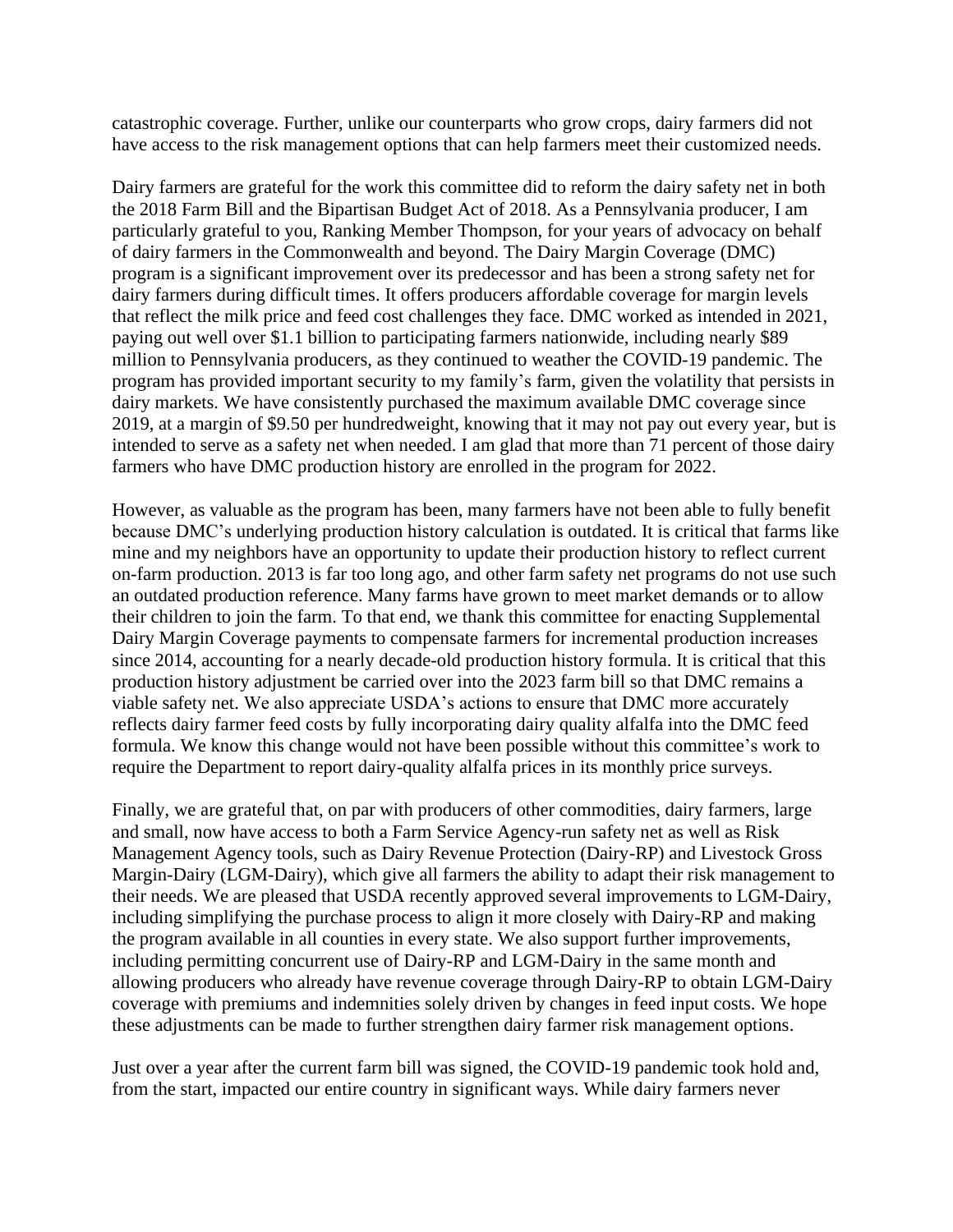stopped providing households with an abundant supply of nutritious milk and dairy products, we were not immune to the massive economic consequences of the pandemic. In particular, the combined effects of the change made to the Class I mover in the last farm bill and the government's heavy cheese purchases cost dairy farmers over \$750 million in Class I skim milk revenue during the last six months of 2020. No one could have anticipated COVID-19 when the change was made to the mover, but the events of the last two years have shined a spotlight on the need for an overall update to the Federal Milk Marketing Order (FMMO) system.

To recap, prior to the 2018 Farm Bill, the Class I mover was based on the higher of the Class III or Class IV price each month, commonly called the "higher of" formula. In an effort to accommodate a request for improved price risk management for processors, while also maintaining revenue neutrality for farmers, a compromise was reached to restructure the mover as the monthly average of the Class III and Class IV prices, with a \$0.74/cwt. adjustment factor added to that average. The historical record from January 2000 through August 2017 indicated that this new mover would be revenue neutral for dairy farmers by maintaining essentially the same Class I skim milk revenue as the old mover. The new mover was enacted into law on the basis that farm-level revenue would be maintained.

The new Class I mover took effect in May 2019, but the COVID-19 pandemic dramatically undercut the revenue neutrality that formed its foundation. The Farmers to Families Food Box Program heavily weighted its dairy product purchases toward cheese, priced under Class III. This imbalance caused a wide chasm between the monthly Class III and Class IV prices, making the average of the two significantly lower than the "higher of" the two, even with the \$0.74/cwt. adjustment factor added. As a result, Class I skim milk prices averaged \$3.56/cwt. lower during the second half of 2020 than they would have under the previous mover. This undermined the orderly marketing of milk and represented a net loss to dairy producers of more than \$750 million during the latter half of 2020, including over \$141 million in the Northeast order, which includes much of Pennsylvania. Dairy farmers are grateful to USDA for creating the Pandemic Market Volatility Assistance Program to partially reimburse farmers for these losses. We urge Congress to provide additional funding to close the gap for those producers who were adversely impacted by the program's five-million-pound per producer limitation. Farmers incurred these losses on all their milk volume, so we thank the members of this committee who are working to secure this equitable support.

However, work must also be done to avoid a repeat of this scenario in the future. Fundamentally, the current Class I mover saddles dairy farmers with asymmetric risk because it includes an upper limit on how much more Class I skim revenue it can generate for producers than the previous mover, but no lower limit on how much less can be generated than the previous mover. On this point, even two years later, the current mover has not made up for the 2020 losses because it is only moderately different from the previous mover and has not performed significantly better at any point. In other words, when the asymmetric risk inherent in the current mover causes non-trivial losses, as it did in 2020, those losses become effectively permanent.

Fortunately, the dairy industry through the National Milk Producers Federation is treating this matter with urgency and is seeking to find consensus on not only the Class I mover, but also a range of improvements to the FMMO system that we can take to USDA for consideration via a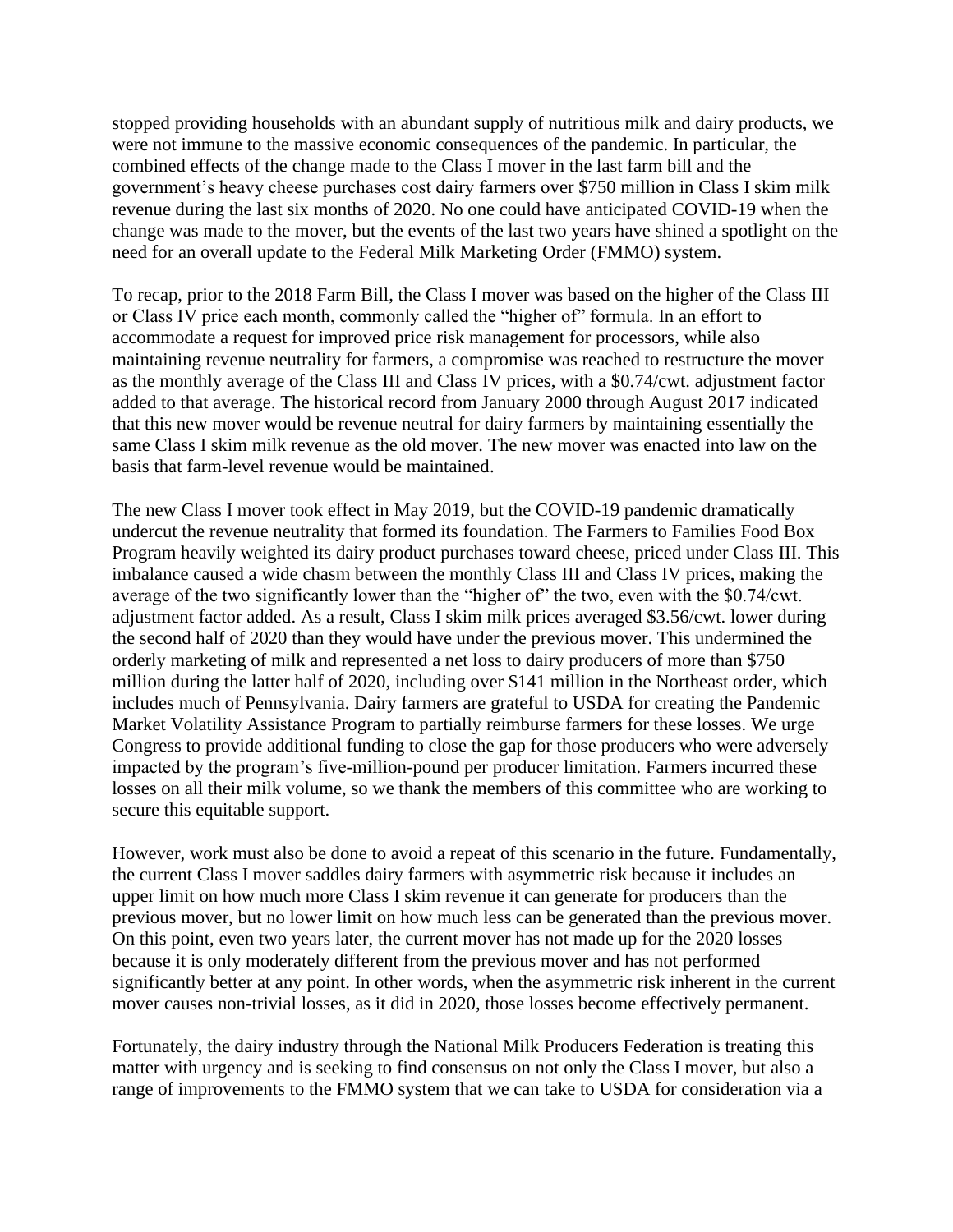national order hearing. DFA is a member of NMPF and is actively participating in its process, which involves careful examination of key issues to the dairy sector nationwide. NMPF's producer-led Economic Policy Committee has been meeting to discuss several FMMO updates, and we are grateful to Congress and USDA for their support during this process. The dairy industry recognizes that to successfully enact policies that are better than those we have in place today, we must work together with the goal of achieving consensus. We look forward to working with the broader dairy industry and members of this committee as our efforts advance.

I would like to highlight several other areas of great significance to dairy. First, dairy producers are long-time environmental stewards who tend with great care to our land, water, and other natural resources. As a testament to dairy's endeavors, research shows that producing a gallon of milk in 2017 required 30% less water, 21% less land, had a 19% smaller carbon footprint, and produced 20% less manure than it did in 2007. However, we always believe that more can be done, and, as a result, have set industry-wide goals of becoming greenhouse gas neutral or better, improving water quality, and optimizing water use by 2050. Conservation programs like the Environmental Quality Incentives Program are key as we work to continue our ongoing sustainability efforts. Enhanced funding will help dairy farmers scale up innovative climate smart practices, such as new approaches to both feed and manure management, especially as these popular programs are currently oversubscribed.

Second, trade is critical to our success as farmers. Today, exports account for 17% of our production and are likely to comprise an even greater share as global dairy demand continues to grow. Trade promotion programs like the Market Access Program and the Foreign Market Development program promote American-made dairy and agriculture products that compete with heavily subsidized foreign products, returning well over \$20 in export revenue for every one dollar invested in the programs. We support doubling funding for both essential programs to better promote U.S. dairy products worldwide. In addition, we hope to work with this committee to combat the European Union's efforts to restrict the use of common food names in markets around the world. These efforts are a trade barrier plain and simple, and they must be stopped.

Third, dairy farmers appreciate the enduring connection between agriculture and nutrition. Dairy is a nutrition powerhouse, serving as an excellent source of 13 essential nutrients, but continues to be under consumed according to the most recent Dietary Guidelines for Americans. I thank you, Ranking Member Thompson, for authoring the bipartisan Whole Milk for Healthy Kids Act to allow schools to offer students all varieties of milk, including whole milk, and I also thank you, Chairman Scott, and others on this committee for supporting this effort. In addition, nutrition programs like the Supplemental Nutrition Assistance Program are vital to linking the food we produce as farmers to families across the country facing difficult circumstances. Finally, we strongly encourage robust support for the Dairy Donation Program to provide nutritious dairy products to food insecure families and minimize food waste. We also look forward to working with this committee on any additional enhancements that will help the program meet its goals.

Fourth, in recent years, farmers have endured one difficult year after another. Stress in rural America continues to be a major problem that grips many of our communities. I am thankful to this committee for working in the previous farm bill to reauthorize the Farm and Ranch Stress Assistance Network, which aims to connect those working in agriculture to stress assistance and